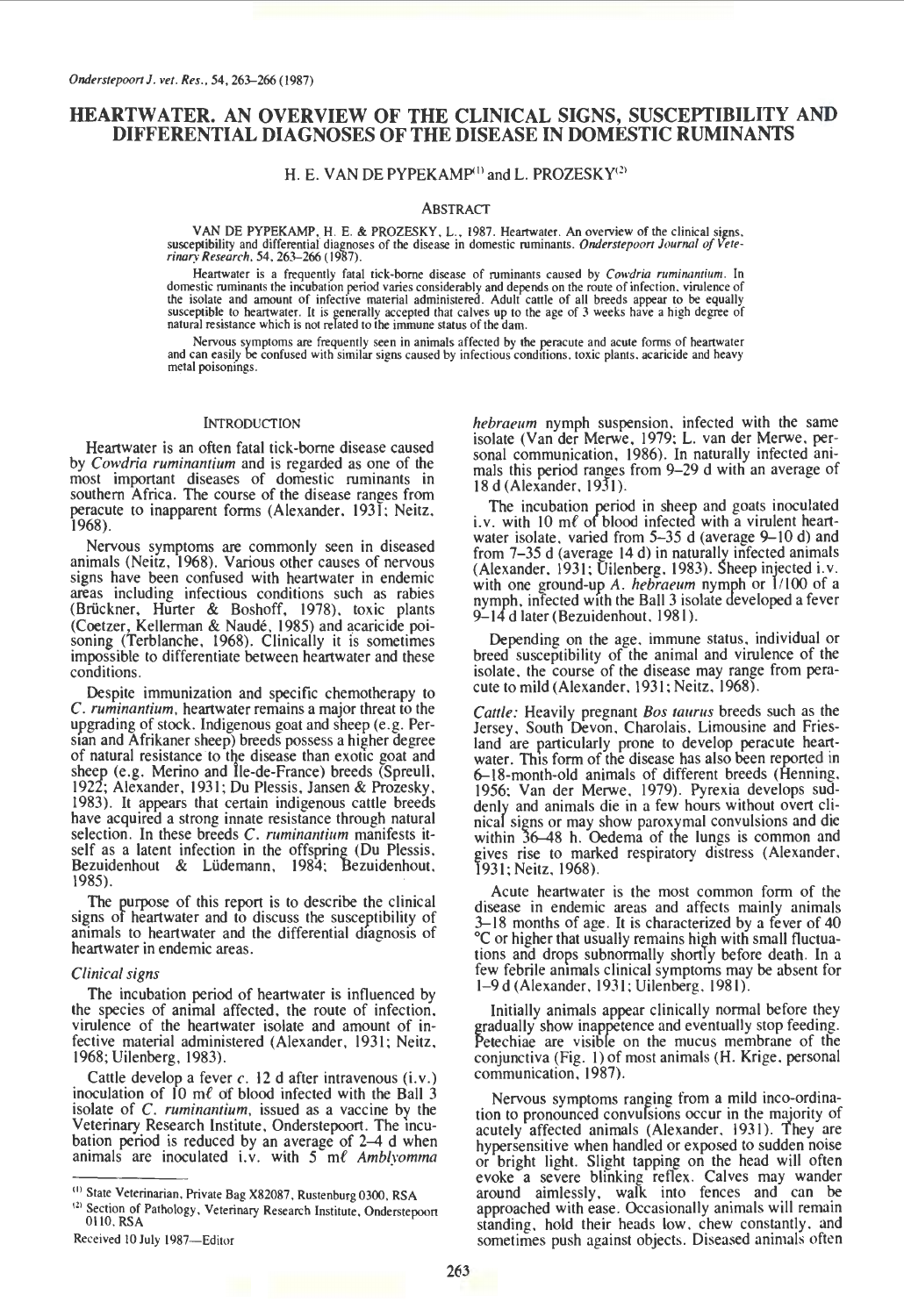# HEARTWATER. AN OVERVIEW OF THE CLINICAL SIGNS



FIG. I Petechiae are visible on the conjunctiva of a bovine

show a peculiar high stepping gait that is usually more pronounced in the front limbs.

Affected cases may suddenly fall down in lateral recumbency, with opisthotonos and legs extended or making pedalling movements (Fig. 2). Most animals weaken rapidly and death usually follows soon after the convulsive attacks.



FIG. 2 A bovine in lateral recumbency with extended legs

- The incidence of the mild form of heartwater is difficult to determine because symptoms are rarely seen in field cases. Calves less than 3 weeks of age (Uilenberg, 1981), animals infected with an isolate of low virulence (Neitz, 1968), and heartwater-immune animals that are reinfected (Alexander, 1931) develop a mild form of the disease. Apart from a fever, apathy and slight tachypnoea the animals appear normal. Most cases recover within a few days (Camus & Barre, 1982).

Diarrhoea is infrequently seen in animals with heartwater (H. van de Pypekamp, unpublished data, 1987). Diseased animals are usually 4-8 months old and it appears that certain breeds such as the Friesland, Jersey and Simmentaler are often affected. Animals sometimes show an involuntary flow of faeces without even attempting to lift the tail (L. van der Merwe, personal communication, 1986). In adult Afrikaner and Jersey cattle particularly, a profuse, often haemorrhagic diarrhoea may be the only clinical sign. Contrary to our findings, diarrhoea is considered by other workers as a constant clinical sign in cattle (Alexander, 1931; Da Graça, 1964, Uilenberg, 1981).

*Sheep and goats:* The peracute form of the disease is rather common in exotic goat breeds. Most animals collapse suddenly and die after a few paroxysmal convulsions (Uilenberg, 1983). Sometimes they appear dull, and show inappetence prior to death (Karrar, 1960). Young Boer goats 2–6 months old appear to be very susceptible to the peracute form of heartwater. Diseased animals bleat and twitch their tails continuously; respiration is forced; they urinate and defecate at regular intervals; and nystagmus, pedalling and chewing movements are sometimes seen (Spreull, 1922).

Acute heartwater is the most common form of the disease in sheep. The majority of animals show nervous symptoms, but these are generally less pronounced than in cattle (Alexander, 1931). Affected sheep show a progressive unsteady gait initially, and often stand with their legs apart, head down, ears drooping and they appear to be listless. They eventually go down in lateral recumbency and show continuous galloping and chewing movements, licking of the lips and nystagmus (Alexan- . der, 1931).

Sheep and goats with a strong natural resistance to heartwater, such as Persian sheep, young animals and animals that have previously been exposed to *C. ruminantium,* are particularly inclined to develop the mild form of heartwater. Apart from a fever response the animals are asymptomatic (Alexander, 1931; Uilenberg, 1983).

#### *Complications of heartwater*

Complications manifest in a low percentage of nonfatal cases of heartwater. Recumbent animals may develop a hypostatic pneumonia and rumen stasis. A few animals become permanently blind, sheep may shed their fleece and ca1ves and kids can develop a torticollis (Fig. 3) (Spreull, 1922; Alexander, 1931; Karrar, 1960; Van der Merwe, 1979; H. van de Pypekamp, unpublished data, 1986).



FIG. 3 An animal that has recovered from heartwater developed a torticollis

# *Morbidity and mortality*

The morbidity and mortality rates are largely influenced by the species, breed and age of the animal, the virulence of the heartwater isolate, immunization and tick control programmes on the farm, specific chemotherapy and the season (Haig, 1955; Uilenberg, 1981; Bezuidenhout, 1982; Camus & Barre, 1982).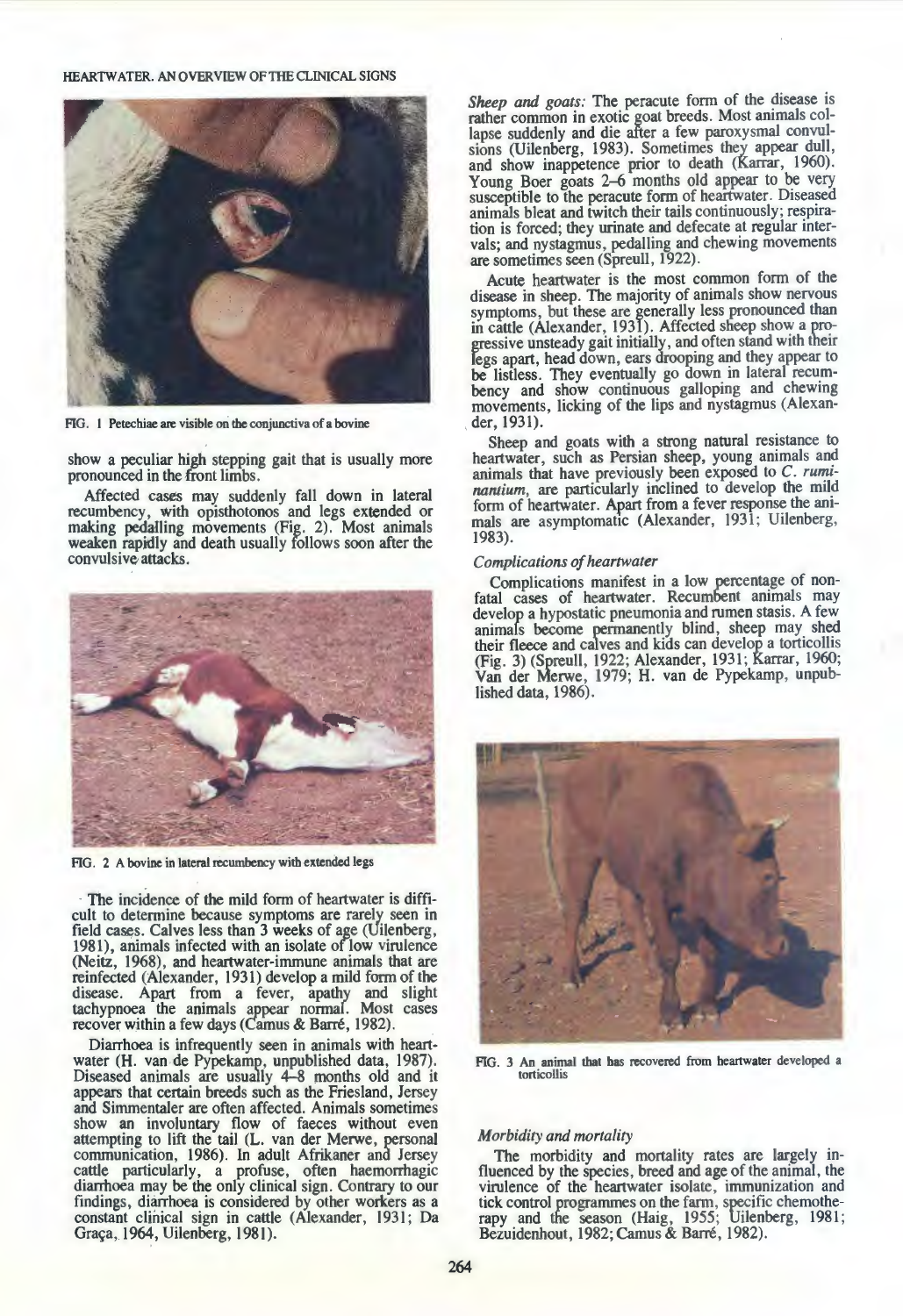*Cattle:* As a rule the losses sustained when cattle are newly introduced into an endemic area are high, but less than in sheep and goats (Henning, 1956). It appears that adult cattle of different breeds are equally susceptible to heartwater and the incidence of fatal cases increases with age until maturity is reached (Du Plessis *et al.,* 1984; Haig, 1955; Bezuidenhout, 1985). Neitz & Alexander (1945) claimed that there was no difference in the susceptibility of heartwater between adult Afrikaner, Aberdeen Angus and Hereford cattle. Contrary to their findings other workers (who immunized 11 115 adult cattle with the Ball3 vaccine) concluded that *Bos indicus*  breeds were more resistant to the disease than *Bos taurus*  breeds (Van der Merwe, 1979; R. de Ia Rey, personal communication, 1986).

It is generally accepted that calves up to 3 weeks of age have a high degree of natural resistance (innate resistance) which is not related to the immune status of the dam (Neitz & Alexander, 1941; Uilenberg, 1981). The period may, however, vary between different breeds (Du Plessis *et al.*, 1984). Zebu calves have a strong innate resistance compared to calves of European breeds, and animals less than 3 weeks can be immunized without danger with the Ball 3 vaccine. In contradistinction, European breed calves may develop clinical symptoms and have to be treated after vaccination (Neitz  $\&$  Alexander, 1941; **J.** D. Bezuidenhout & **H.** van de Pypekamp, unpublished data, 1985).

*Sheep and goats:* It has been established beyond doubt that the Persian breed has a strong natural resistance to *C. ruminantium* (Lounsbury, 1904). This resistance is also reflected in Persian crossbred and indigenous Afrikaner breeds (Alexander, 1931). The Angora goat is considered to be the most susceptible domestic ruminant to heartwater followed by the Boer goat, Merino and Merino crossbred breeds (Spreull, 1922).

Depending on the virulence of the heartwater isolate, the mortality rate in the Merino breed varies from 5-95 %(Neitz, 1964). Alexander (1931) inoculated 162 Merinos i. v. with blood infected with 8 different isolates. Seventy-four per cent of the animals died of the disease over a 10 month period.

Lambs younger than 8 d and kids up to 6 weeks of age are markedly resistant to heartwater (Neitz & Alexander, 1941; Thomas & Mansvelt, 1957). However, when kids are inoculated with the Ball 3 vaccine a few animals may have to be specifically treated (Thomas & Mansvelt, 1957; Camus & Barre, 1982).

It was found recently that 25 % of Guadeloupe native goats, removed from heartwater endemic areas many years ago, were resistant to the disease (Matheron, Barre, Camus & Gogue, 1986). In a population that was not exposed to *C. ruminantium* for 10 years, 54 % of the animals were protected against heartwater and in a flock continually exposed to heartwater 78 % of the animals were immune to *C. ruminantium.* It was concluded that the goats possess a marked natural resistance to heartwater, probably associated with a recessive sex-linked gene.

## *Differential diagnosis*

Heartwater is characterized clinically by a wide spectrum of symptoms. Nervous symptoms feature prominently in a large percentage of heartwater cases and the differential diagnoses listed here include only important causes of nervous signs in endemic areas.

*Cattle:* Infectious conditions: Rabies (Bruckner *et al.,*  1978; Barnard, 1979; Kaplan, Turner & Warrell, 1986), the nervous form of malignant catarrhal fever (Plowright, 1964), cerebral babesiosis (De Vos, Imes  $\&$  Cullen, 1976), cerebral theileriosis (De Vos, 1982; De Vos, Bessenger & Banting, 1981) and meningitis and encephalitis caused by various bacteria (Jubb, Kennedy & Palmer, 1985).

Plant poisonings: *Albizia versicolor, A. tangangicensis, Sarcostemma viminale, Solanum kwebense, Cynanchum* spf.. and *Euphorbia mauritanica* poisoning *(Coetzereta* ., 1985).

Pesticides: Chlorinated hydrocarbon and organic phosphate poisoning (Terblanche & Minné, 1968; Terblanche, 1968).

Heavy metals: Lead poisoning (Clarke & Clarke, 1970).

## *Sheep and goats*

Infectious conditions: Abscessation of the hypophysis in goats is clinically indistinguishable from heartwater (L. Prozesky, unpublished data, 1986). A meningoencephalitis caused by a wide range of bacteria should also be considered as a differential diagnosis in sheep and goats.

Plant, and heavy metal poisons and pesticides: With the exception of *S. kwebense* poisoning the differential diagnosis is the same as for cattle.

#### **REFERENCES**

- ALEXANDER, R. A., 1931. Heartwater. The present state of our know-ledge of the disease. *17th Report of the Director of Veterinary Ser-vices and Anima/Industry,* Union of South Africa, 89-149.
- BARNARD, B. J. H., 1979. Sirnptome van hondsdolheid by huis- en plaasdiere in Suid-Afrika en Suidwes-Afrika. *Journal of the South African Veterinary Association,* 50, 109-111.
- BEZUIDENHOUT, J. D., 1981. The development of a new heartwater<br>vaccine using Amblyomma hebraeum nymphae infected with Cow-<br>dria ruminantium. Proceedings of an International Conference on<br>tick biology and control, Rhodes Un
- BFZUIDENHOUf, J. D., 1982. Diseases of the central nervous system of cattle under tropical conditions. *Proceedings of the 12th World Congress of Cattle, Amsterdam, The Netherlands.*
- BEZUIDENHOUT, J. D., 1985. The epizootiology and control of heartwater and other tick borne diseases of cattle in South Africa. *Onderstepoort Journal of Veterinary Research,* 52, 211-214.
- BRUCKNER, G. K., HURTER, L. R. & BOSHOFF, **J.** N., 1978. Field observations on the occurrence of rabies in cattle in the Magisterial Districts of Soutpansberg and Messina. *Journal of the South African Veterinary Association,* 49,33-36.
- CAMUs, E. & BARRE, N., 1982. La cowdriose (heartwater). Revue generale des connaissances. lnstitut d'Elevage et de Medecine Veterinaire des Pays Tropicaux, Maisons-Alfort.
- CLARKE, E. G. C. & CLARKE, MYRA, L. , 1970. Gamer's Veterinary Toxicology. London: Bailliere, Tindall & Cassell.
- COETZER, **J.** A. W., KELLERMAN, T. S. & NAUDE, T. W., 1985. Neurotoxicoses of livestock caused by plants and fungi in southern Africa. *Technical Communication, Department of Agriculture and Water Supply, Republic of South AJ!fca* No. 199.
- DA GRAÇA, H. M., 1964. Sur la localisation de *Cowdria ruminantium* dans l'épithélium bronchique. *Bulletin of the Office of International Epizoottcs,* 66,751-756.
- DE Vos, A. **J.,** 1982. The identity of bovine *Theileria* spp. in South Africa. **WI.** med. Vet. Thesis, University of Pretoria, South Africa.
- DEVOS, A. *1.,* BESSENGER, R. & BANTING, L. F., 1982. *Theileria taurotragi:* A probable agent of bovine cerebral theileriosis. *Onderstepoort Journal of Veterinary Research,* 48, 177-178.
- DE Vos, A. **1.,** IMES, G. D. & CULLEN, J. S. C., 1976. Cerebral babesiosis in a new-born calf. *Onderstepoort Journal of Veterinary Research,43,* 75-78.
- Du PLESSIS, **J.** L., BEZUIDENHOUf, **J.** D.&. LUDEMANN, C. J. F., 1984. 1be immunization of calves against heartwater: subsequent immunity both in the absence and presence of natural tick challenge. *Onderstepoort Journal of Veterinary Research,* 51, 193-196.
- DUPLESSIS, **J.** L., JANSEN, B. C. & PROZESKY, L., 1983. Heartwater in Angora goats. 1. Immunity subsequent to artificial infection and treatment. *Onderstepoort Journal of Veterinary Research,* 50, 137-143.
- HAIG, D. A., 1955. Tick-borne rickettsioses in South Africa. *Advances in Veterinary Science,* 2, 307-325.